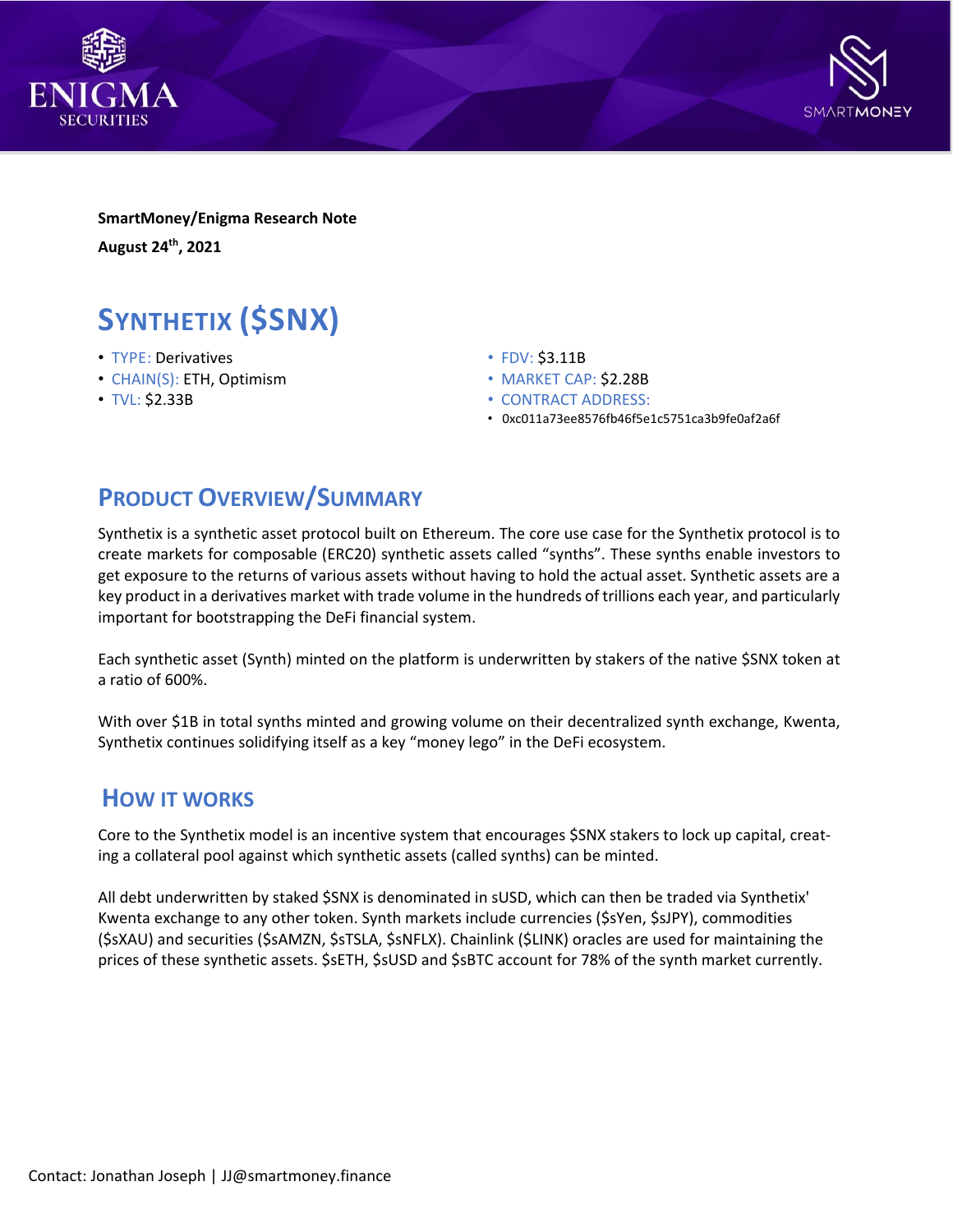



*Chart: stats.synthetix.io*

\$SNX stakers manage their positions via Synthetix's dapp, Mintr, and stakers must manually manage their collateralization ratio on Mintr by minting or burning \$sUSD. The amount of debt taken on by a user may not be constant, as a user's debt position can increase or decrease with the supply of Synths and their relative exchange rates.

While a 600% collateralization ratio may appear overly cautious, it's set to be capital inefficient for a reason. By underwriting the the liquidity for an entire ecosystem of synths, it allows users to trade with low slippage in a currently thinly traded market without a counterparty.

This pooled collateralization model is the key to bootstrapping the ecosystem.

## **TOKENOMICS AND MONETARY POLICY**

To encourage the locking up of \$SNX to secure the platform, stakers are compensated with exchange fees from Synth trading revenue as well as governance token rewards to subsidize lower volume in the early years.

SNX stakers are entitled to a pro-rata distribution of weekly \$SNX staking rewards pool and the \$sUSD fee pool. The #SNX rewards are currently generating 16.92% APY in the native governance token, while the exchange fee pool contributes another 2.36% in \$sUSD yield, for a blended 19.29 APY for \$SNX stakers. Users must maintain their 600% collateralization ratio or they will not be able to claim periodic rewards. Synthetix' inflation model has a weekly decay rate of 1.25% until September 2023 at which point the inflation rate will stay permanently at 2.5% annually.

For all trades on the Kwenta exchange, transaction fees that range between 10-100 bps are sent to the fee pool, which SNX stakers can claim weekly on a pro-rata basis relative to their outstanding Synthetix debt.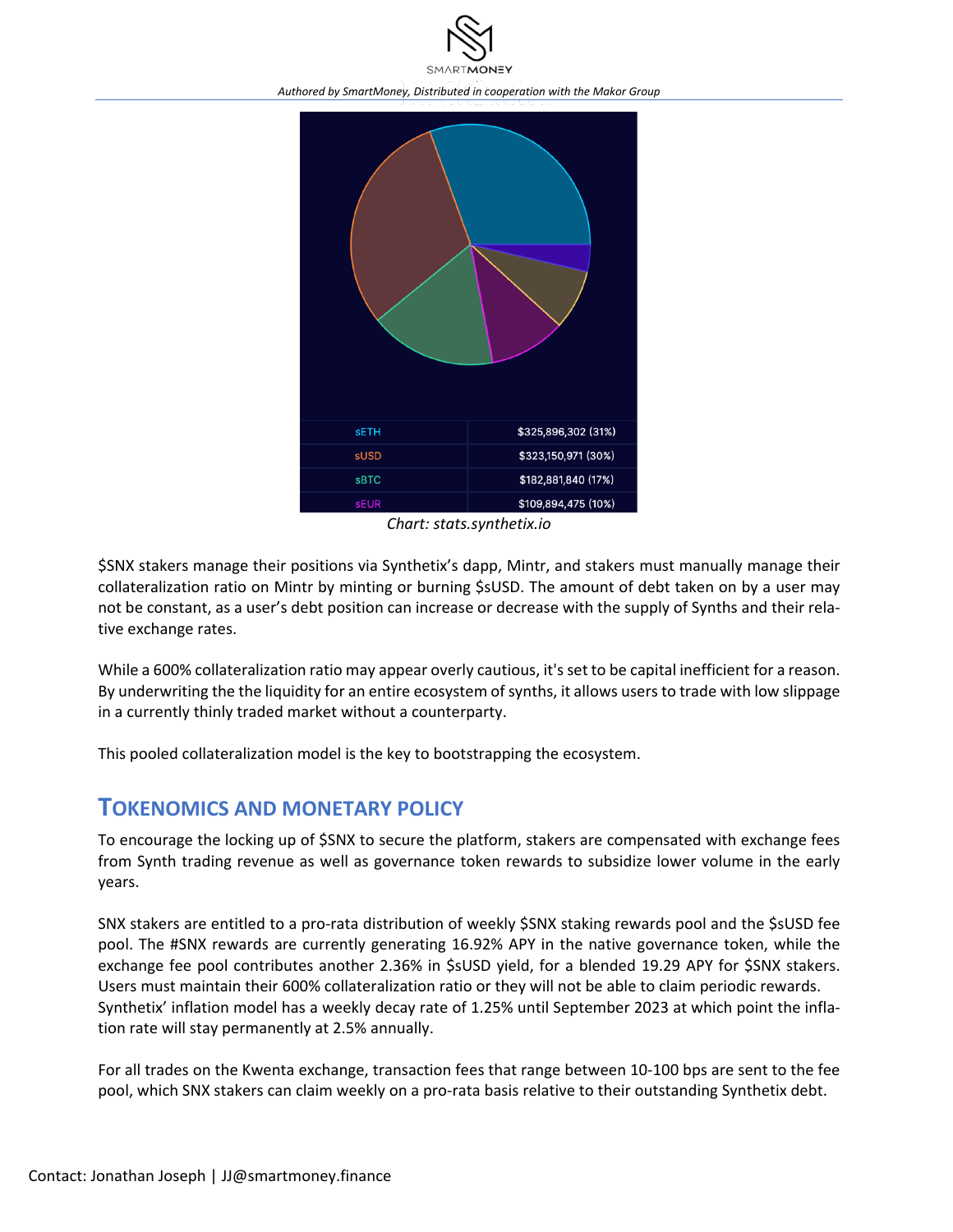As the chart of Kwenta's trade volume shows, there is steady long term growth that suggests exchange trading fee pool could become more substantial and thus a more lucrative aspect of returns to stakers over time.



## **WHY IT'S INTERESTING**

Synthetix is a legitimate pioneer in crypto-economic systems, and the Synthetix ecosystem is a tribute to a long term vision to enable ERC20 synthetic assets. But Synthetix didn't start as a synthetic asset protocol, and endured a significant pivot from their origins as a stablecoin project called Havven.

Ironically, while Synthetix has made substantial progress towards the tall task of creating a viable decentralized synthetic asset protocol, the supply of \$sUSD may be Synthetix' most tangible traction to date.

With \$300M in market capitalization, \$sUSD is one of the largest truly decentralized stablecoins in existence, with each \$sUSD fully collateralized by \$SNX. While \$DAI remains decentralized in design, a substantial percentage of its issuance is backed by \$USDC, which is a centralized, fiat-backed stablecoin. Having truly decentralized stablecoins remains critical to the stability of the DeFi ecosystem during the coming regulatory uncertainty.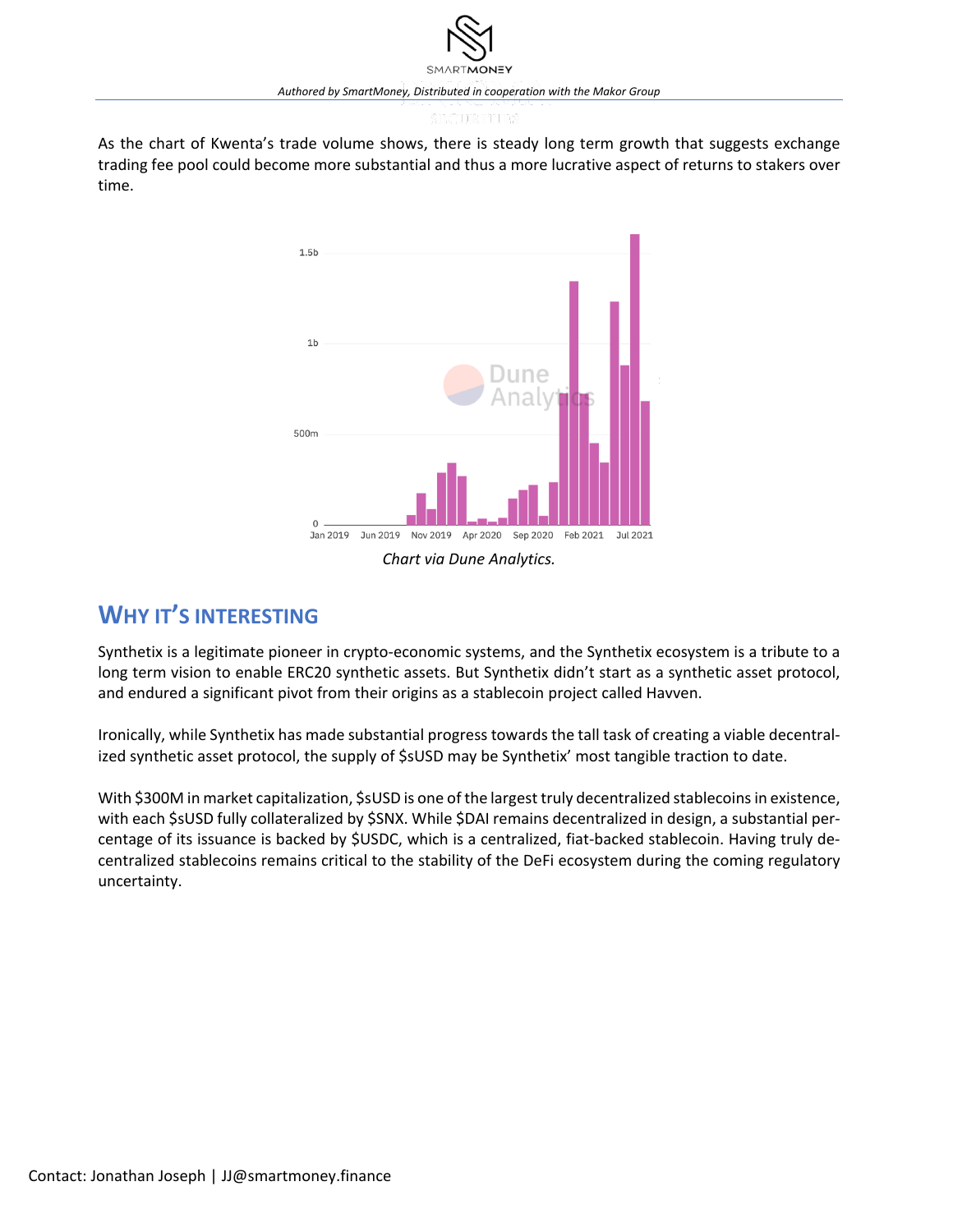

| #              | Q<br><b>ASSET</b>                            | PRICE (USD) | <b>REPORTED</b><br><b>MARKETCAP</b> | <b>REAL VOLUME</b><br>(24H) |
|----------------|----------------------------------------------|-------------|-------------------------------------|-----------------------------|
| 1              | Tether · USDT<br>●                           | \$1.00      | \$64.30B                            | \$23.29B                    |
| 2              | USD Coin · USDC<br>$\circledcirc$            | \$1.00      | \$27.33B                            | \$1.12B                     |
| $\overline{3}$ | <b>Binance USD BUSD</b><br>₩                 | \$1.00      | \$12.02B                            | \$4.06B                     |
| $\overline{4}$ | Dai DAI<br>$\bullet$                         | \$1.00      | \$5.92B                             | \$179M                      |
| 5              | TerraUSD · UST<br>٠                          | \$1.01      | \$2.21B                             | \$10.09M                    |
| 6              | Fei Protocol FEI<br>A                        | \$0.997     | \$2.05B                             | \$28.50M                    |
| $\overline{7}$ | T TrueUSD · TUSD                             | \$1.00      | \$1.36B                             | \$21.08M                    |
| 8              | <b>Paxos Standard Token · PAX</b><br>$\circ$ | \$1.00      | \$952M                              | \$23.19M                    |
| 9              | HUSD · HUSD<br>$\mathbf{H}$                  | \$1.00      | \$490M                              | \$25.27M                    |
| 10             | ♦ Neutrino Dollar · USDN                     | \$0.995     | \$468M                              | \$918.83                    |
| 11             | <b>Synthetix USD · SUSD</b>                  | \$1.00      | \$300M                              | \$2.84M                     |
| 12             | ¤ FRAX FRAX                                  | \$1.00      | \$279M                              | \$4.88M                     |
| 13             | Gemini Dollar · GUSD<br>⊕                    | \$0.998     | \$196M                              | \$0.65M                     |

*Chart via Messari.*

## **SNX CONTINUES TO BE A TRUE PIONEER IN DEFI**

As mentioned above, Synthetix' innovative pooled liquidity model was a true innovation in crypto-economics. But Synthetix boasts many innovations which reinforce their reputation as an innovator and ability to execute.

#### *L2 and Options*

Synthetix was one of the earliest [integrations](https://cryptobriefing.com/synthetix-goes-live-on-layer-2-to-bypass-ethereum-fees/) of Optimism for layer 2, something that became a priority as gas fees made claiming staking rewards unprofitable for retail investors. Synthetix Optimisim exchange initially supported synthetic \$ETH (\$sETH), synthetic Bitcoin (\$sBTC), and synthetic \$LINK (\$sLINK), with naturally occurring shorts.

Synthetix also launched one of the earliest decentralized binary options markets, although that product has not gotten notable adoption to date.

#### *Layered liquidity mining rewards*

Because Synthetix and Curve were both incentivizing liquidity for stable asset pools, a natural strategic alliance emerged to incentivize Curve pools that included \$sUSD, \$sETH and \$sBTC. Liquidity providers received liquidity mining rewards in both \$SNX and \$CRV, and resulted in deep liquidity for Synthetix' most important synths.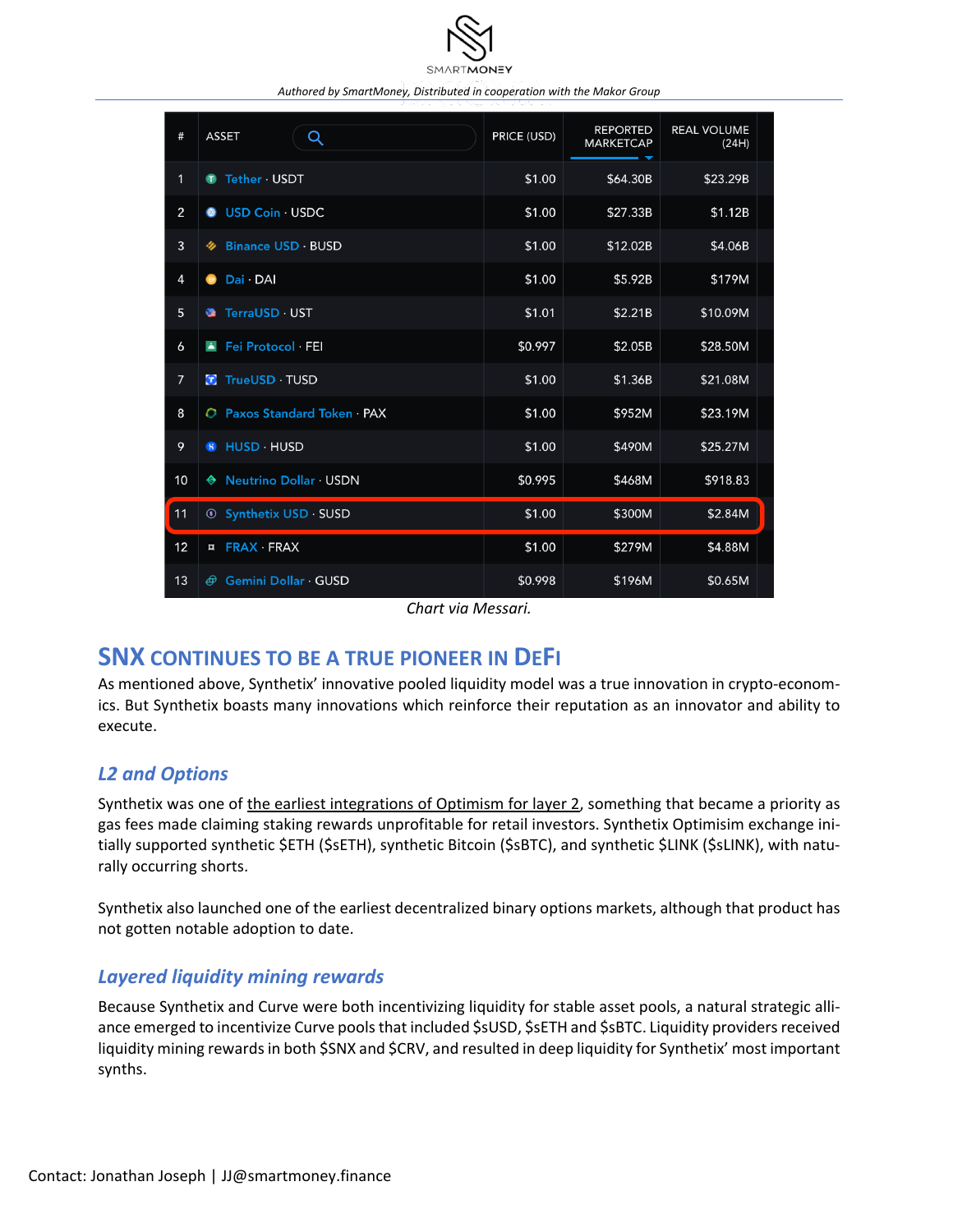#### *Staking rewards contracts*

Many of the early implementations of DeFi liquidity mining programs were based on Synthetix' incentive design. In fact, the actual Synthetix liquidity mining and rewards distribution contracts have been forked and re-used to bootstrap many prominent DeFi projects. Thus, Synthetix' code exists all over DeFi, and most investors who have participated in liquidity mining programs have unknowingly used forked Synthetix code.

# **COMPETITION**

Although the open source nature of DeFi often lends itself to countless copycats and competitors alike, Synthetix has a much smaller competitor set, likely a result of the difficulty of bootstrapping a liquid synthetic asset protocol.

Because bootstrapping a liquid synthetic asset protocol is so difficult, Synthetix has fewer direct competitors. The largest and most relevant competitor, Mirror Protocol, focuses on US equities markets using a 150% collateral ratio model. Mirror is built on the Terra blockchain, and partners with BAND for price oracles and partners with Injective Protocol for the derivatives exchange.



*Chart via DeFiLlama.com.*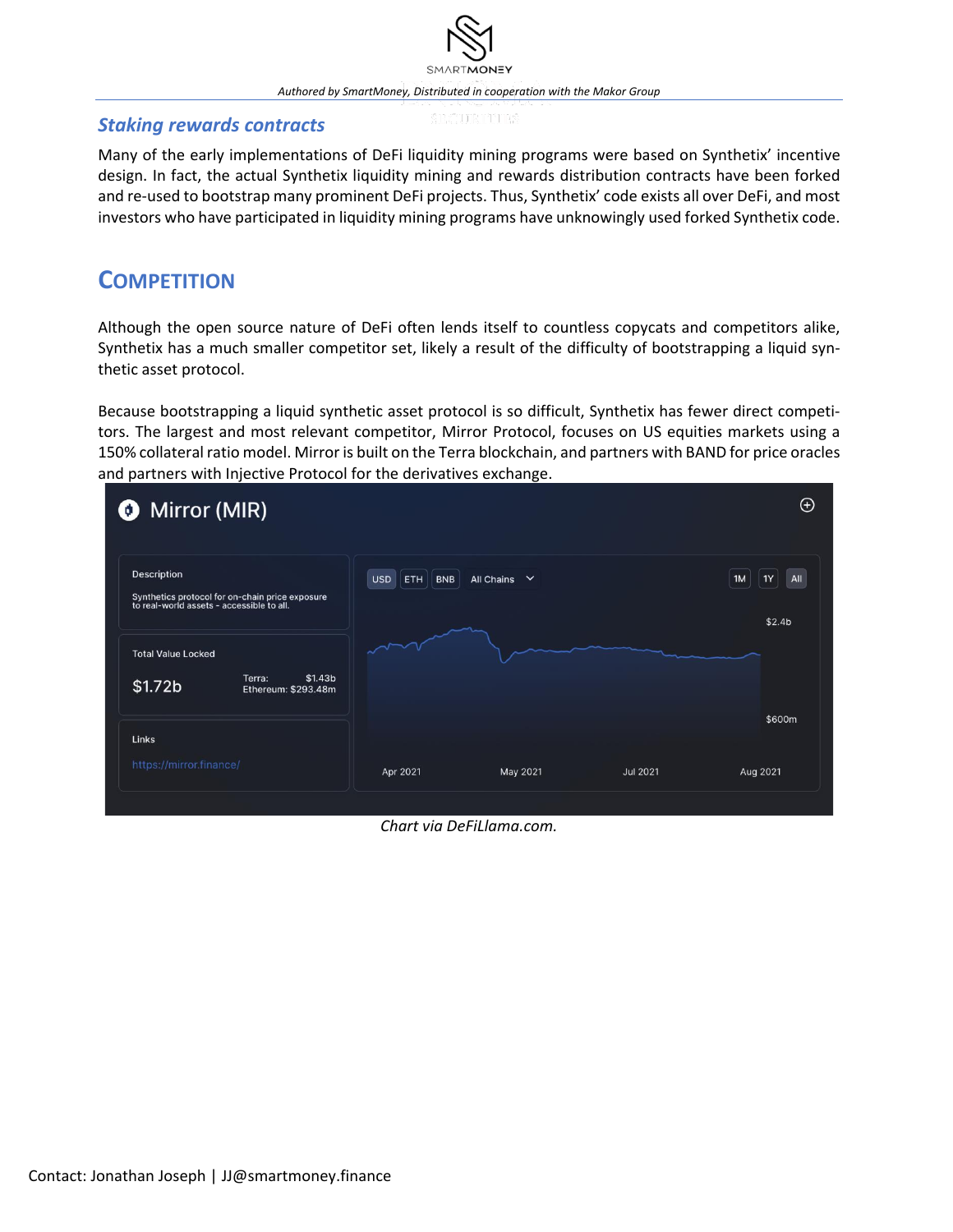| $\infty$ Synthetix (SNX)                                                                                                   |                                                                                                                                            | $\bigoplus$ |  |  |
|----------------------------------------------------------------------------------------------------------------------------|--------------------------------------------------------------------------------------------------------------------------------------------|-------------|--|--|
| Description<br>Synthetix is a derivatives liquidity protocol<br>providing the backbone for derivatives trading in<br>DeFi. | $\checkmark$<br><b>USD</b><br>MI<br>ETH<br>Tokens(USD)<br>ChangeSplit<br><b>1MI Châms</b><br><b>BNB</b><br>Change<br><b>Tokens</b><br>\$3b |             |  |  |
| <b>Total Value Locked</b><br>Ethereum:<br>\$2.11 <sub>b</sub><br>\$2.22b<br>Optimism: \$109.46m                            |                                                                                                                                            | \$750m      |  |  |
| Links<br>https://synthetix.io                                                                                              | Oct 2019<br>May 2020<br>Jan 2021                                                                                                           | Aug 2021    |  |  |

*Chart via DeFiLlama.com.*

The key difference between the two projects is that \$SNX is the core collateral on Synthetix, while Mirror uses \$tUSD, the native stablecoin of the Terra blockchain, among other tAssets. Because \$SNX is subject to more volatility than stablecoins and most other tAssets, Synthetix requires the 600% collateral ratio versus a more capital efficient 150% collateral ratio on Mirror.

As the above charts show, Mirror is competitive on total value locked (TVL), but doesn't show the same growth curve that you'd like to see for an early stage project.

Synthetix has an early, but not material, lead in TVL, and ranks as the 18th largest protocol by TVL.

| 森<br>15                      | Uniswap v3 (UNI)       | OP OF            | ۰        | $+12.45%$ | \$2.7 <sub>b</sub>  |
|------------------------------|------------------------|------------------|----------|-----------|---------------------|
| 16<br>⋏                      | Anchor (ANC)           | $\mathbf \Theta$ | $-5.05%$ | $+46.48%$ | \$2.5 <sub>b</sub>  |
| 17<br>e                      | <b>Liquity (LQTY)</b>  | $\bullet$        | $-0.23%$ | $+0.72%$  | \$2.31 <sub>b</sub> |
| $\infty$<br>18               | <b>Synthetix (SNX)</b> | OP               | $+5.14%$ | $+3.52%$  | \$2.28 <sub>b</sub> |
| 19<br>$\mathcal{L}_{\Omega}$ | <b>hBTC (hBTC)</b>     |                  | $+0.71%$ | $+5.03%$  | \$1.96b             |
| ൹<br>20                      | <b>MDEX (MDX)</b>      | $\circledast$ 2  | $-0.21%$ | ٠         | \$1.88b             |
| G<br>21                      | Alpaca Finance         | $\circledast$    | $+3.12%$ | $+13.20%$ | \$1.75b             |
| $22$ $\odot$                 | Mirror (MIR)           | 00               | $-1.16%$ | $+3.87%$  | \$1.73 <sub>b</sub> |
| ¥<br>23                      | <b>Bancor (BNT)</b>    |                  | $-0.14%$ | $+0.98%$  | \$1.65 <sub>b</sub> |

*Chart via DeFiLlama.com.*

The lack of competition, relative to other areas of DeFi, is a reflection of the difficulty in creating a decentralized and liquidity synthetic asset market.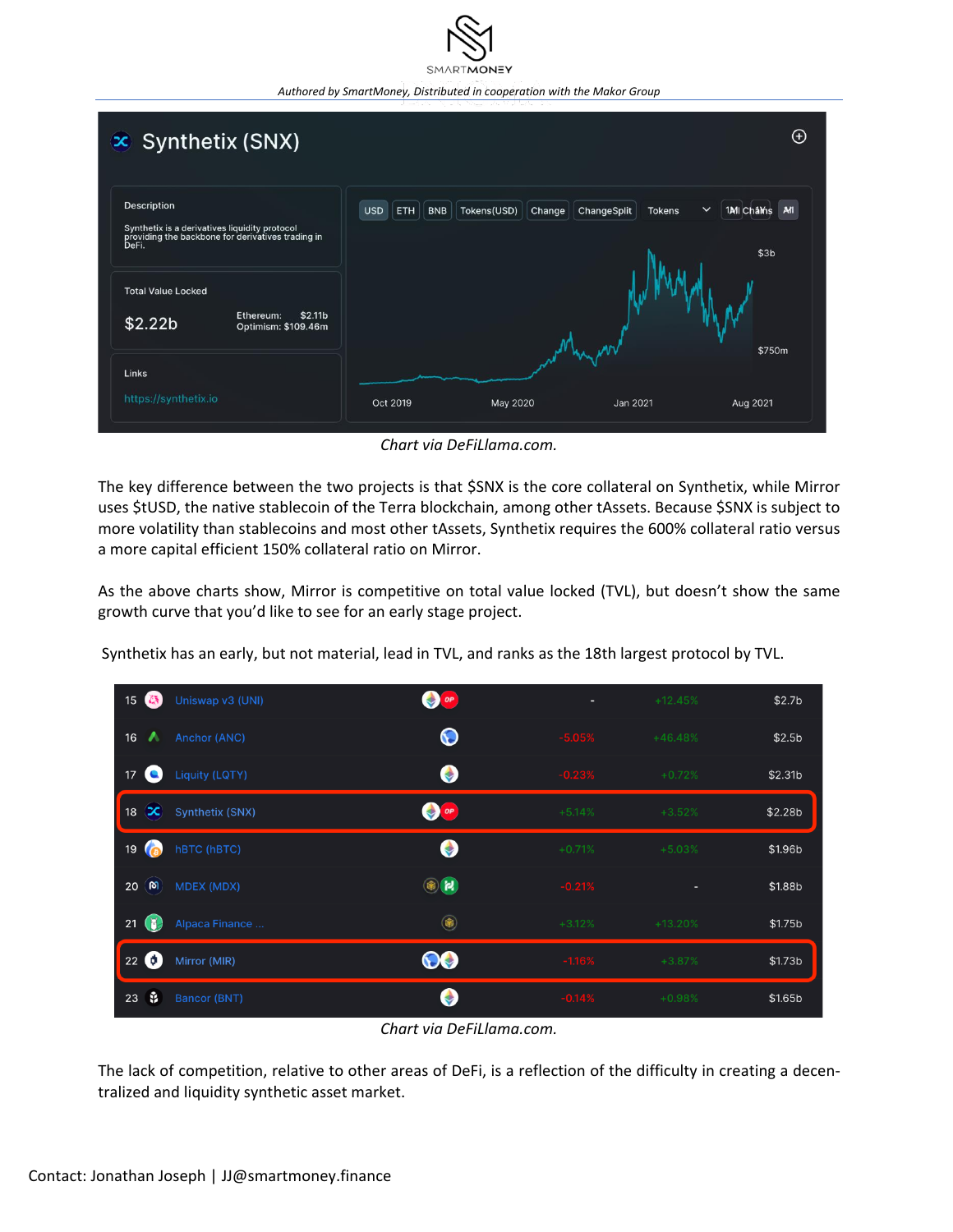# **RECOMMENDATIONS**

\$SNX is an interesting asset that has traded sideways after a period of rapid growth during the DeFi summer of 2020.

Synthetix has tremendous potential at scale, and thus gives the token value as a speculative instrument, a market leader at this formative stage. However, it's too early to know for sure whether Synthetix or Mirror has the approach that will end up winning the market, and whether network effects will dictate that this is a winner take all market.

All evidence so far suggests that DeFi does not trend towards winner-take-all dynamics, so we expect Synthetix to remain a leading platform for synthetic assets regardless, but we can't accurately forecast when the fundamentals of the token model will be sustainable beyond inflationary token incentives. If the exchange volume trading doesn't scale before the inflationary rewards decrease to a certain point, how would that impact \$SNX price?

As the chart below shows, revenue growth has been sporadic, although annualized protocol revenue is now up to \$50M.





For those reasons, and confidence in one of the best teams and communities in DeFi, we're bullish on Synthetix in the long term. However, the immediate fundamentals are less certain, and we expect \$SNX will trade along with a DeFi index in the short term.

#### **DISCLAIMER**

This document has been prepared by Smart Money Financial Services, Inc. in cooperation with members of the Makor Group ("Makor" or the "Makor Group") including Makor Securities London Limited, Oscar Gruss & Son, Inc. and Enigma Securities Limited. This document is intended for institutional investors and is not subject to all the independence and disclosure standards applicable to research reports prepared for retail investors. This information represents neither an offer to